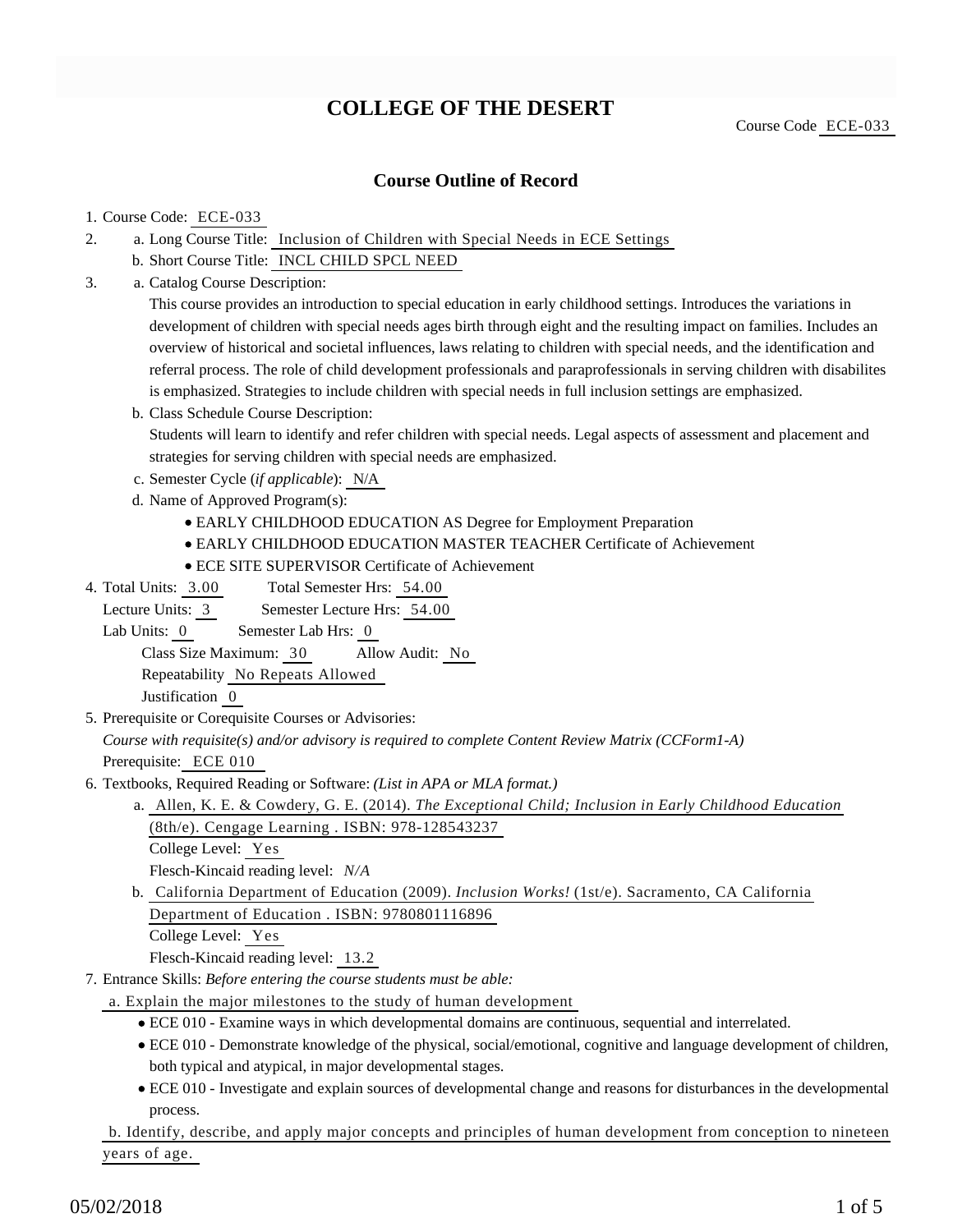- ECE 010 Examine and discuss major theories of child development.
- ECE 010 Demonstrate knowledge of the physical, social/emotional, cognitive and language development of children, both typical and atypical, in major developmental stages.
- ECE 010 Investigate and explain sources of developmental change and reasons for disturbances in the developmental process.
- ECE 010 Identify and describe risk factors that impact families and child at each major developmental stage.
- ECE 010 Describe and explain biological and environmental factors influencing the development of identity and self-esteem in children of all ages.
- c. Identify and discuss major issues in the study of human development.
	- ECE 010 Examine and discuss major theories of child development.
	- ECE 010 Demonstrate knowledge of current research findings as they apply to child development.
	- ECE 010 Examine and explain how bias can influence the research process.
	- ECE 010 Demonstrate objective techniques and skills when observing, interviewing, describing and evaluating behavior in children of all ages cultures and backgrounds and their caregivers.
	- ECE 010 Examine and evaluate the importance of the early years and the effects of interaction between the individual and her/his environment.
	- ECE 010 Examine and evaluate the role of teachers and other professionals in facilitating children's development.

d. Describe how the theories are used in planning appropriate environments for children with diverse

## developmental patterns.

- ECE 010 Examine and discuss major theories of child development.
- ECE 010 Demonstrate objective techniques and skills when observing, interviewing, describing and evaluating behavior in children of all ages cultures and backgrounds and their caregivers.
- ECE 010 Examine and evaluate the importance of the early years and the effects of interaction between the individual and her/his environment.
- ECE 010 Examine and evaluate the role of family in facilitating children's development.
- ECE 010 Identify and describe risk factors that impact families and child at each major developmental stage.
- e. Analyze the concepts and principles of human development to personal and professional situations.
	- ECE 010 Examine and evaluate the importance of the early years and the effects of interaction between the individual and her/his environment.
	- ECE 010 Examine and evaluate the role of family in facilitating children's development.
	- ECE 010 Examine and evaluate the role of teachers and other professionals in facilitating children's development.
	- ECE 010 Examine and evaluate the role of play and its relationship to development at various stages.
- f. Complete observations of infants, toddlers, preschool, and school-aged children.
	- ECE 010 Examine ways in which developmental domains are continuous, sequential and interrelated.
	- ECE 010 Investigate and explain sources of developmental change and reasons for disturbances in the developmental process.
	- ECE 010 Demonstrate objective techniques and skills when observing, interviewing, describing and evaluating behavior in children of all ages cultures and backgrounds and their caregivers.
	- ECE 010 Examine and evaluate the importance of the early years and the effects of interaction between the individual and her/his environment.

#### 8. Course Content and Scope:

#### Lecture:

#### A. **Historical Overview of Early Intervention/Special Education**

- 1. Theory/educational foundations
- 2. Laws and reguations
	- a. Individuals with Disabilites Education Act (IDEA)
		- i. Individualized Family Services Plan (IFSP)
		- ii. Individualized Education Program (IEP)
- 3. People first language
- 4. Advicacy and public policy
- 5. Ethics-professional behavior.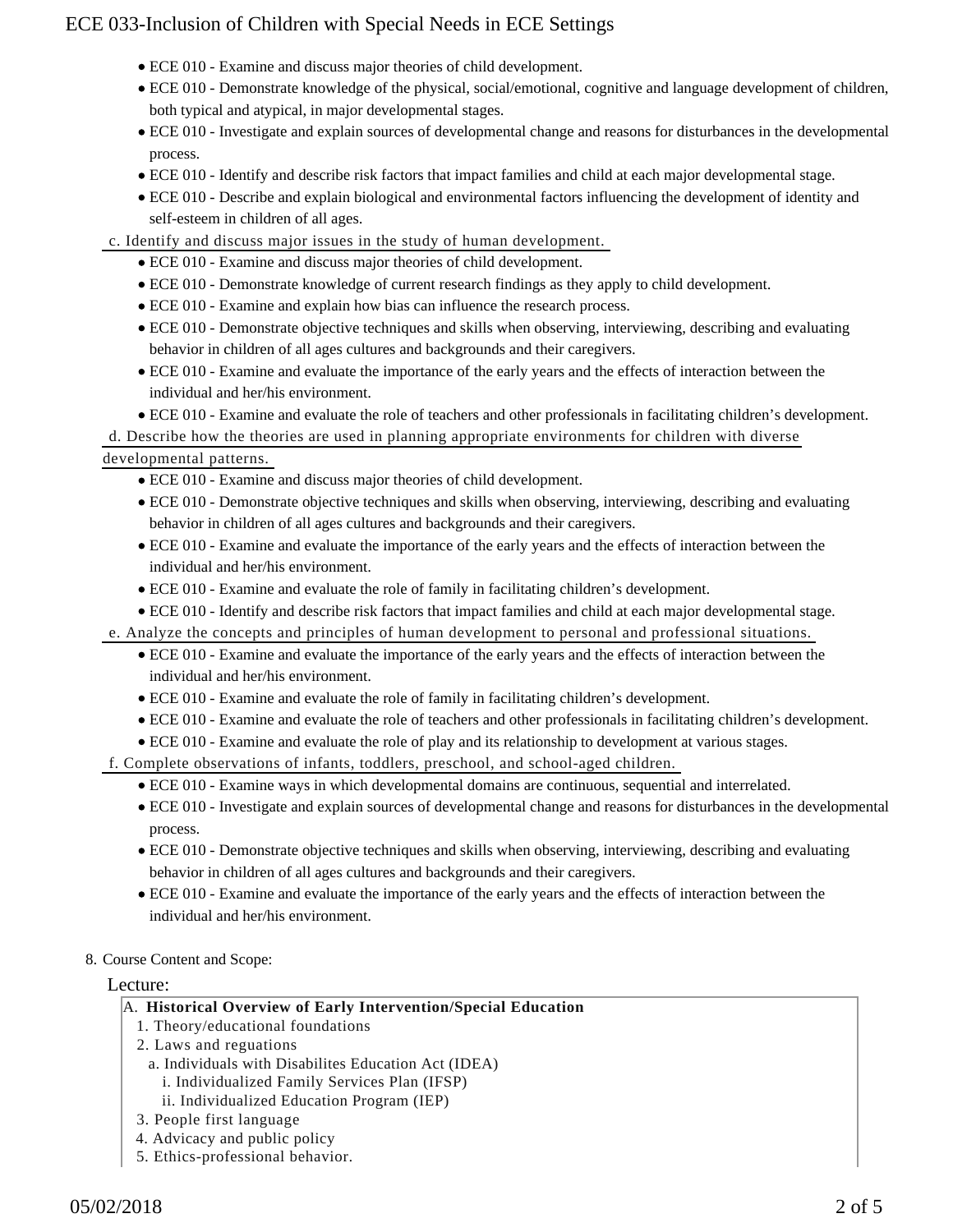#### **B. Development and vairations in development**

- 1. Prenatal development and risk factors
- 2. Genetically inherited conditions
- 3. Environmental factors
- 4. Cognitive
- 5. Communication/language
- 6. Social and Emotional
- 7. Mental Health
- 8. Physical

## **C. Impact on families**

- 1. Grief, stress and coping strategies
- 2. Supporting families
- 3. Diverse perspectives
- **D. Developmental Screening and assessments**
	- 1. Referral process
- 2. Community resources

Lab: *(if the "Lab Hours" is greater than zero this is required)*

#### 9. Course Student Learning Outcomes:

#### 1.

Recognize various exceptionalities and conditions of children and identify interventions based on the development continuum.

## 2.

Evaluate the role of history and society in shaping current policies related to best practices of inclusion and serving children with special needs.

## 3.

Collaborate with familes and community members in supporting inclusion of children with special needs.

## 10. Course Objectives: Upon completion of this course, students will be able to:

a. Describe the sequence of development and the interrelationships among developmental areas.

b. List and identify characteristics and causes of categorical conditions of disabilities.

c. Examine the key contributions of developmental theorists, advocates and legal decisions in influencing best practices in early childhood special education.

d. Identify community resources that meet the needs of children with special needs and their families.

e. Explain various strategies that support collaborative practices in promoting the optimal development of children within the context of their family and community.

f. Summarize the steps in the referral process including observation, documentation, screening, and assessment.

g. Summarize the major requirements of an Individual Education Plan (IEP) and an Individual Family Needs and Services Plan (IFSP) and how parents are to be involved in the process.

h. Identify the benefits of using a strength-based approach in working with children with special needs and their families.

## 11. Methods of Instruction: *(Integration: Elements should validate parallel course outline elements)*

- a. Collaborative/Team
- b. Demonstration, Repetition/Practice
- c. Discussion
- d. Distance Education
- e. Lecture
- f. Observation

Other Methods:

Student presentations Appropriate audio and visual materials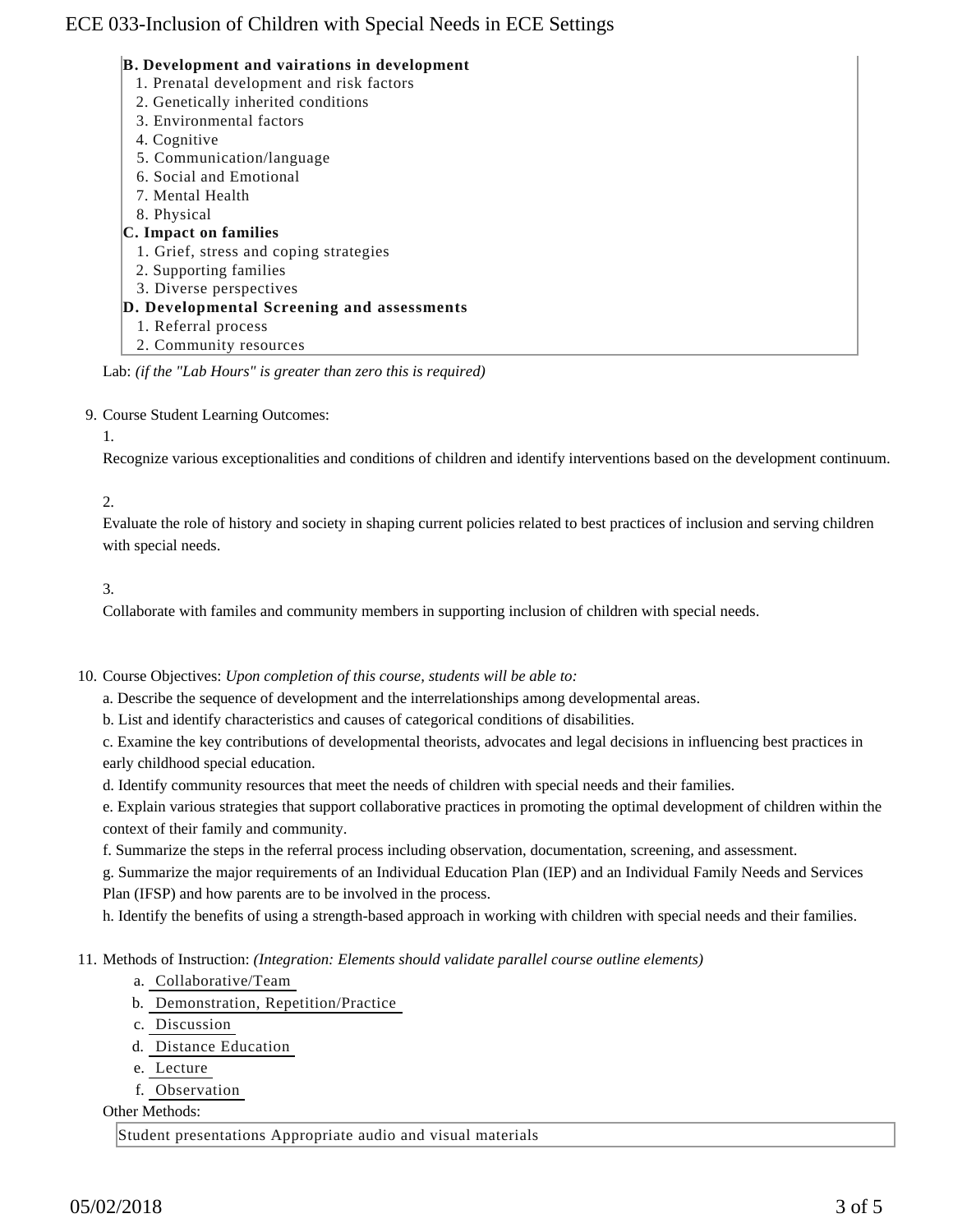12. Assignments: (List samples of specific activities/assignments students are expected to complete both in and outside of class.) In Class Hours: 54.00

## Outside Class Hours: 108.00

a. In-class Assignments

a. Dicussions. b. journal article reviews. c. quizzes

b. Out-of-class Assignments

a. Readings in the textbook and in recommended supplementary articles b. Oral and written reports c. Projects d. Tests and essays e. Observation of two types of educational settings (Early Childhood Education Full Inclusion-ECE and Early Childhood Special Education - ECSE) f. Interview a Director/Principal of an ECE or ECSE program

13. Methods of Evaluating Student Progress: The student will demonstrate proficiency by:

- College level or pre-collegiate essays
- Written homework
- Guided/unguided journals
- Student participation/contribution
- 14. Methods of Evaluating: Additional Assessment Information:

a. Essay (includes not only "blue book" exams but any written assignment of sufficient length and complexity to require students to select and organize ideas as well as to explain them. Some items should demonstrate critical thinking.) b. Reports c. Projects d. Tests, mid-term and final

- 15. Need/Purpose/Rationale -- All courses must meet one or more CCC missions.
	- PO Career and Technical Education

Apply critical thinking skills to execute daily duties in their area of employment.

Apply critical thinking skills to research, evaluate, analyze, and synthesize information.

IO - Personal and Professional Development

Display habits of intellectual exploration, personal responsibility, and physical well being.

Demonstrate an understanding of ethical issues to make sound judgments and decisions.

Value diverse cultures and populations.

IO - Critical Thinking and Communication

 Compose and present structured texts in a variety of oral and written forms according to purpose, audience, and occasion with implementation of thesis, supporting details and idea development.

 Appreciate diversity as it is expressed in multiple disciplines and across various cultures through reading, speaking and writing.

 Conduct research, gather and evaluate appropriate information, organize evidence into oral and written presentation, using proper MLA, APA, and other discipline-specific formats to cite sources.

## 16. Comparable Transfer Course

**University System Campus Course Number Course Title Catalog Year**

17. Special Materials and/or Equipment Required of Students:

Required Material? <sup>18.</sup> Materials Fees:

**Material or Item Cost Per Unit Total Cost**